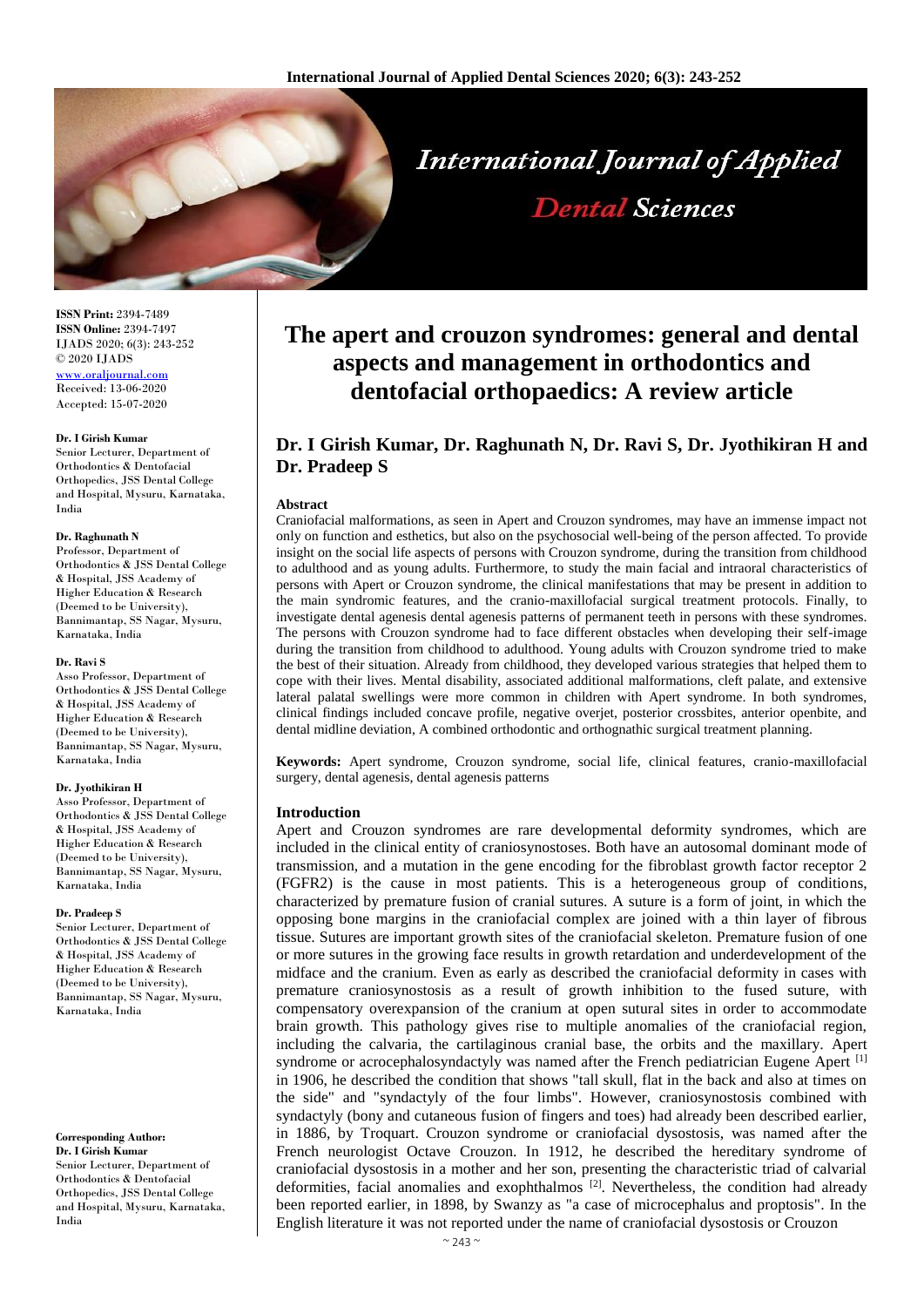syndrome until 1939. Earlier investigations of this condition were presented under the term of oxycephaly. It appears that Apert thought that his cases represented the same condition as those reported by Crouzon, with the exception of the syndactyly of hands and feet; however, Crouzon argued that his cases and Apert's cases were separate conditions.

### **Materials and methods**

The electronic databases PubMed, Google Scholar, Science Direct, Cochrane Library along with a complimentary manual search of all journal till the year 2017. No limits and language restriction were applied during the electronic search in order to include all the relevant articles pertaining to the topic of interest. The search in PubMed yielded 224 articles which were screened based on the relevance of the title and abstract to the topic of interest. 112 articles were excluded based on this criterion. The full texts of the 56 articles were analysed of which 28 were excluded based on the exclusion criteria of this systematic review. Only one relevant article could be extracted through hand search and no articles were retrieved from other databases. The inclusion criteria includes *in vitro* and *vivo* studies.

## **Apert syndrome**

In 1906, Apert defined a syndrome characterized by skull and mid facial malformations and syndactyly of the hands and feet of a special type (complete distal fusion with a tendency to fusion also of the bony structures). The hand, when all the fingers are webbed, has been compared with a spoon and, when the thumb is free, to an obstetric hand $[3]$  distinguished two clinical categories: (1) ''typical'' acrocephalosyndactyly, to which the Apert name is appropriately applied, and (2) other forms, lumped together as ''atypical'' acrocephalosyndactyly. The feature distinguishing the 2 types is a middigital hand mass with a single nail common to digits 2–4, found in Apert syndrome and lacking in the others. Acrobrachycephaly is present, and bulging at the bregma may be noted in some cases. The anterior cranial fossa is very short with consequent shallow orbits and orbital hypertelorism. The middle third of the face is retruded and hypoplastic, resulting in relative mandibular prognatism. The nasal bridge is depressed, and hypertelorism, proptosis, and downslanting palpebral fissures are observed. The lips frequently assume a trapezoid configuration. The palate is highly arched, and cleft of the soft palate is observed in 30% of the cases. Class III malocclusion is present with an anterior open bite, as well as anterior and posterior crossbite. Varying degrees of mental deficiency are associated with this syndrome. Fusion of cervical vertebrae <sup>[3]</sup> in 68% of patients with Apert syndrome: single fusion in 37% and multiple fusions in 31%. C5–C6 fusion was most common. In contrast, cervical fusion occurs in 25% of patients with Crouzon syndrome and most commonly involves C2–C3 only. The authors concluded that when fusions are present, C5–C6 involvement in the Apert syndrome and C2–C3 involvement in Crouzon syndrome separate the two conditions in most cases. Cohen and Kreiborg [4] commented on the cutaneous manifestations in a series of 136 cases of Apert syndrome. Hyperhidrosis was found in all patients. At adolescence and thereafter the skin was oily. Acneform lesions were particularly prevalent on the face, chest, back, and upper arms. In 1933 Vogt <sup>[5]</sup> described cases presenting the hand and foot malformations characteristic of Apert syndrome, together with the facial characteristics of Crouzon syndrome, caused by a very hypoplastic maxilla. The syndactyly was less severe than in Apert syndrome and the thumbs and little fingers were usually free. Later, Nager and de Reynier [6] gave this deformity the name of Vogt cephalodactyly, while other authors called it Apert-Crouzon disease, indicating the similarity in both abnormalities.

## **Syndactyly**

All acrocephalosyndactyly syndromes show some level of limb anomalies, so it can be hard to tell them apart. However, the typical hand deformities in patients with Apert syndrome distinguish it from the other syndromes  $[6]$ . The hands in patients with Apert syndrome always show four common features: [7] A short thumb with radial deviation complex syndactyly of the index, long and ring finger symbrachyphalangism simple syndactyly of the fourth webspace. The deformity of the space between the index finger and the thumb may be variable. Based on this first webspace, we can differentiate three different types of hand deformation:

**Type I**: Also called a "spade hand". The most common and least severe type of deformation. The thumb shows radial deviation and clinodactyly but is separated from the index finger table.1. The index, long and ring finger are fused together in the distal interphalangeal joints and form a flat palm. During the embryonic stage, the fusion has no effect on the longitudinal growth of these fingers, so they have a normal length. In the fourth webspace, we always see a simple syndactyly, either complete or incomplete.

**Type II**: Also called a "spoon" or "mitten" hand. This is a more serious anomaly since the thumb is fused to the index finger by simple complete or incomplete syndactyly. Only the distal phalanx of the thumb is not joined in the osseous union with the index finger and has a separate nail. Because the fusion of the digits is at the level of the distal interphalangeal joints, a concave palm is formed. Most of the time, we see complete syndactyly of the fourth webspace.

**Type III**: Also called the "hoof" or "rosebud" hand. This is the most uncommon but also most severe form of hand deformity in Apert syndrome. There is a solid osseous or cartilaginous fusion of all digits with one long, conjoined nail. The thumb is turned inwards and it is often impossible to tell the fingers apart. Usually proper imaging of the hand is very difficult, due to overlap of bones, but physical examination alone is not enough to measure the severity of deformation.

**Table 1:** Three different types of hand deformation

| Types           | Type I ("spade")                    | Type II ("mitten")                     | Type III ("rosebud")                |
|-----------------|-------------------------------------|----------------------------------------|-------------------------------------|
| First webspace  | Simple syndactyly                   | Simple syndactyly                      | Complex syndactyly                  |
| Middle three    | Side-to-side fusion with flat       | Fusion of fingertops forming a concave | Tight fusion of all digits with one |
| fingers         | palm                                | palm                                   | conjoined nail                      |
| Fourth webspace | Simple and incomplete<br>syndactyly | Simple and complete syndactyly         | Simple and complete syndactyly      |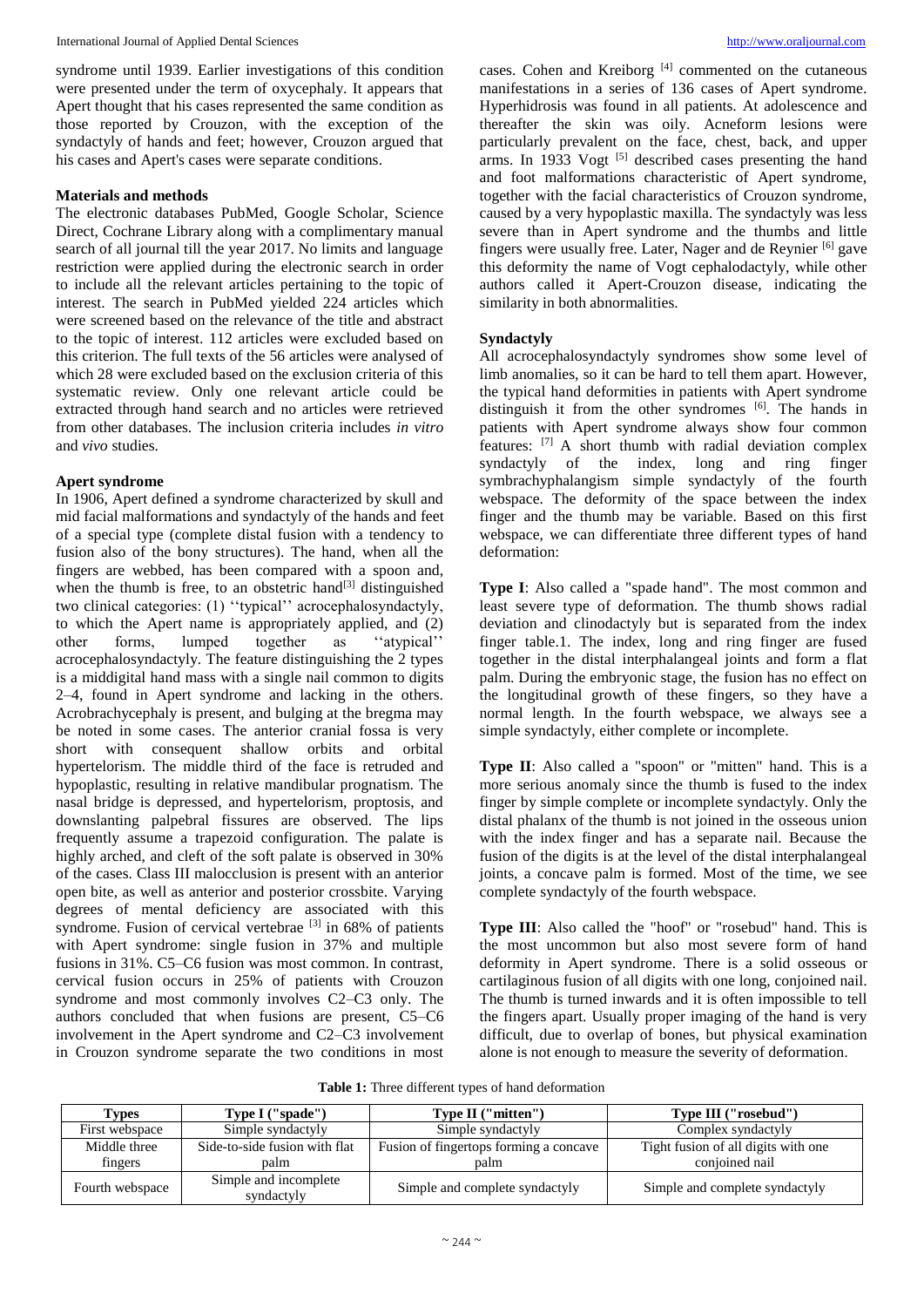### **Epidemiology**

Findings for the incidence of the syndrome in the population have varied with estimates as low as 1 birth in 200,000 provided [8] and 160,000 given as an average by older studies. A study conducted in 1997, however, by the California Birth Defects Monitoring Program found an incidence rate of 1 in 80,645 out of almost 2.5 million live births <sup>[9]</sup>. Another study conducted in 2002 by the Craniofacial Center, North Texas Hospital for Children, found a higher incidence of about 1 in 65,000 live births [10].

## **Genes associated with apert syndrome**

Mutations in a gene known FGFR2 cause Apert syndrome. This gene provides instructions for making a protein called fibroblast growth factor receptor 2 (FGFR2). Among its multiple functions, the FGFR2 protein plays a key role in development before birth by signaling immature cells to become bone cells. A mutation in a specific part of the FGFR2 gene alters the protein, increasing its signaling. The abnormal signaling causes the cell to mature too quickly and promotes the premature fusion of bones in the skull, hands, and feet. The FGFR2 gene provides instructions for making a protein called fibroblast growth factor receptor 2

(FGFR2). Fibroblast growth factor receptors are related proteins that are involved in important processes such as cell growth and division (proliferation), cell maturation (differentiation), formation of blood vessels (angiogenesis), wound healing, and embryonic development table 2. The FGFR2 protein spans the outer membrane surrounding cells, so that one end of the protein remains inside the cell and the other end projects from the outer surface of the cell. This positioning allows the FGFR2 protein to interact with specific growth factors outside the cell and to receive signals that help the cell respond to its environment. When growth factors attach to the FGFR2 protein, the receptor triggers a series of chemical reactions inside the cell that instruct the cell to undergo certain changes, such as maturing to take on specialized functions. The FGFR2 protein plays an important role in bone growth, particularly during development before birth (embryonic development Fig. 1. For example, this protein signals certain immature cells in the developing embryo to become bone cells and form the head, hands, feet, and other tissues. There are several slightly different versions (isoforms) of the FGFR2 protein. Specific patterns of these isoforms are found in the body's tissues, and these patterns may change throughout growth and development.

**Table 2**: Clinical signs and symptoms of Apert syndrome

| <b>Signs And Symptoms</b>                                                                |  |  |  |
|------------------------------------------------------------------------------------------|--|--|--|
| <b>Head and skull</b>                                                                    |  |  |  |
| Sunken appearance of the face (midface hypoplasia)<br>$\bullet$                          |  |  |  |
| Broad skull                                                                              |  |  |  |
| Abnormally pointed head at the top with prominent forehead<br>$\bullet$                  |  |  |  |
| Widely spaced eyes (hypertelorism)                                                       |  |  |  |
| Abnormally bulging eyes (exophthalmos)                                                   |  |  |  |
| Flat face with right and left asymmetry<br>$\bullet$                                     |  |  |  |
| Flat nose with a low bridge<br>$\bullet$                                                 |  |  |  |
| Narrowed opening between nose and throat affecting swallowing and breathing<br>$\bullet$ |  |  |  |
| Narrow roof of mouth or palate                                                           |  |  |  |
| Cleft palate with a bifid uvula                                                          |  |  |  |
| Protruding lower jaw<br>٠                                                                |  |  |  |
| Crowding of teeth                                                                        |  |  |  |
| Bad bite due to malocclusion of teeth                                                    |  |  |  |
| <b>Upper and lower limbs</b>                                                             |  |  |  |
| Unusually broad thumbs and big toes<br>$\bullet$                                         |  |  |  |
| Short digits of hands and feet with partial or complete fusion (syndactyly)              |  |  |  |
| Mitten-like syndactyly due to complete fusion of 2-4th fingers with a single common nail |  |  |  |
| Fusion of bones of the wrist                                                             |  |  |  |
| Other organs                                                                             |  |  |  |
| Chronic ear infections and hearing loss                                                  |  |  |  |
| Hole in the wall of the ventricle                                                        |  |  |  |
| Tracheal cartilage defects affecting breathing and swallowing<br>$\bullet$               |  |  |  |
| Narrow gastric outlet with potential for obstruction                                     |  |  |  |
| Obstruction of the food pipe                                                             |  |  |  |
| Malposition of the anal opening<br>٠                                                     |  |  |  |
| Failure of descent of testes into the scrotum in males<br>$\bullet$                      |  |  |  |
| Obstruction of the vagina in females<br>$\bullet$                                        |  |  |  |
| Enlarged kidneys<br>٠                                                                    |  |  |  |
| Fusion of the vertebral bones of the neck                                                |  |  |  |
| Moderate-to-severe acne                                                                  |  |  |  |
| Varying degrees of mental retardation                                                    |  |  |  |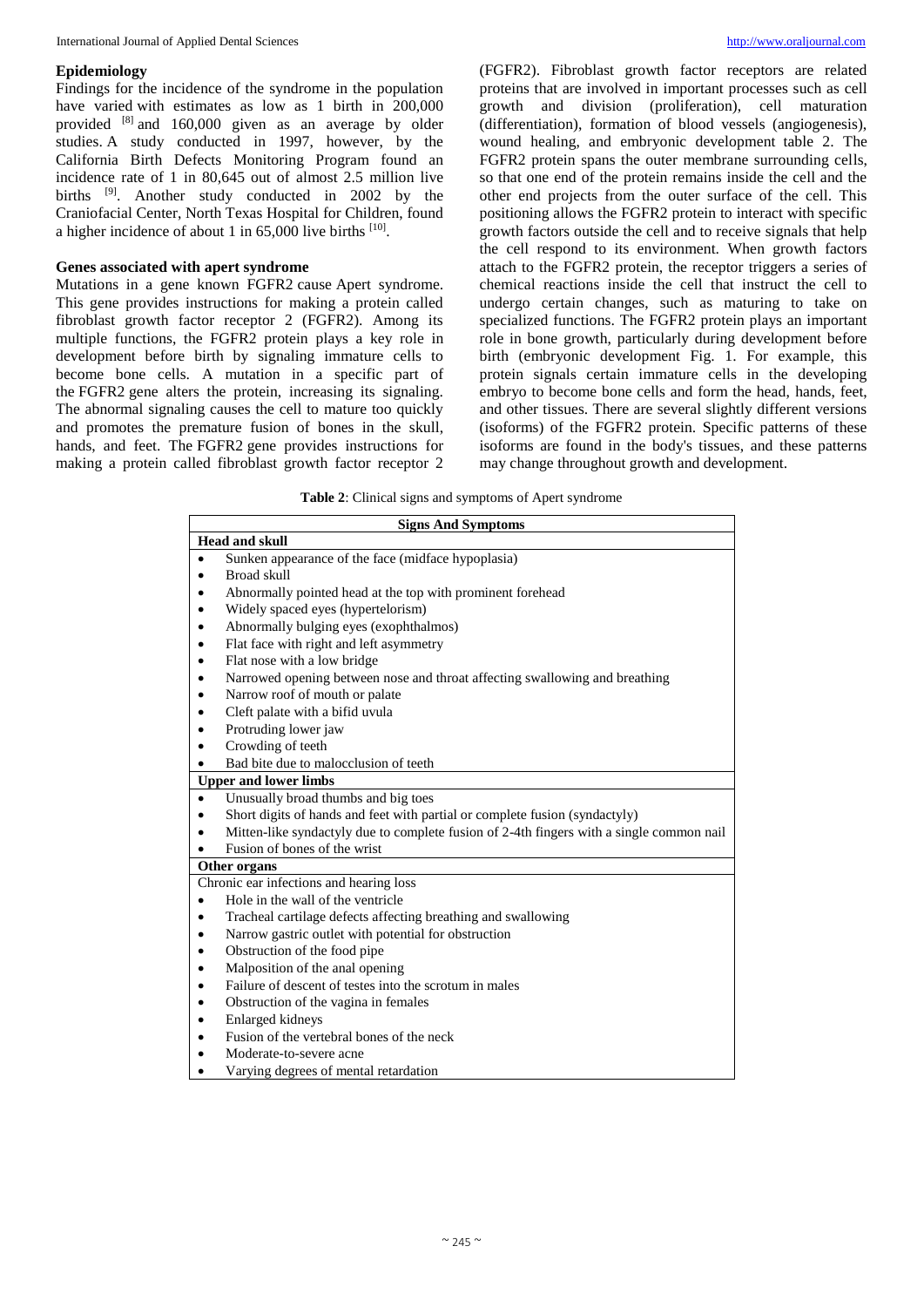

Fig 1: Classical signs and symptoms of Apert syndrome (google scholar)

#### **Crouzon syndrome**

In 1912, Crouzon defined a syndrome characterized by cranial synostosis, hypertelorism, exophthalmos, parrot-beaked nose, short upper lip, hypoplastic maxilla, and a relative mandibular prognathism<sup>[11]</sup>. Cranial malformation depends on the order and rate or progression of sutural synostosis. Brachycephaly is the most commonly observed, but scaphocephaly and trigonocephaly also are described Shallow orbits is an essential diagnostic feature. Ocular proptosis is a consequence and results in a high frequency of conjunctivitis. Because of maxillary hypoplasia, the anteroposterior dimension of the dental arch is shortened and crowding teeth is common, as well as anterior open bite and mandibular overjet  $[12]$ . There is marked variability in both cranial and facial manifestations of the syndrome. Dodge *et al*. [13] reported five patients, three with typical Crouzon syndrome. The other two patients had syndactylism of both hands and feet, and are more correctly said to have Vogt cephalodactyly. Vulliamy and Normandaless <sup>[14]</sup> identified 14 cases of Crouzon disease in four generations of a family with several instances of male-tomale transmission. Juberg and Chambers <sup>[15]</sup> suggested, on the basis of an affected brother and sister with unaffected non consanguineous parents, that a recessive form of Crouzon disease exists. It seems more likely that they were dealing with a recessive form of craniosynostosis. Under the designation cranial dysostosis with pronounced digital impressions, or pseudo-Crouzon disease, Franceschetti [16] described a seemingly distinct disorder. There is not a general agreement if the pseudo-Crouzon syndrome is a separate entity.

**Table 3:** Signs and Symptoms of crouzon syndrome

- Abnormal face shape
- Shallow mid-face, which may lead to breathing difficulties
- High forehead
- Wide-set, bulging eyes
- Shallow eye socket, which may lead to vision problems eyes that point in different directions (strabismus)
- A small beak-like nose underdevelopment of the upper jaw which may lead to trouble eating
- dental problems
- low-set ears hearing loss with possible narrow ear canals
- A less common sign is an opening in the roof of the mouth (cleft palate) or lip (cleft lip).
- For some children symptoms are severe, for others they are milder. The condition affects each person differently.

#### **Epidemiology**

Crouzon syndrome is a fairly rare entity and is estimated to occur in 1 in 60,000 new borns; however, it is the second most common craniosynostosis syndrome behind only the more recently described Muenke syndrome [17].

#### **Genes associated with crouzon syndrome**

The current research indicates fibroblast growth factor receptors (FGFR) FGFR2 and FGFR3 as the leading factors in causing the autosomal dominant Crouzon syndrome [18].

These two transmembrane proteins are two of four fibroblast growth factor receptors involved in osteoblast differentiation during embryonic development; mutations amongst these receptors are involved in several genetic disorders. There are 40 known mutations, most of which are caused by a missense mutation. FGFR2 is the most commonly mutated gene, a missense at cysteine 342 in exon 9, which creates a gain-offunction. The FGFR2lllc isoform, created via alternative splicing of exon 3 of the FGFR2 gene, uses exon 9 and is used in mesenchymal stem cells to control ossification. However,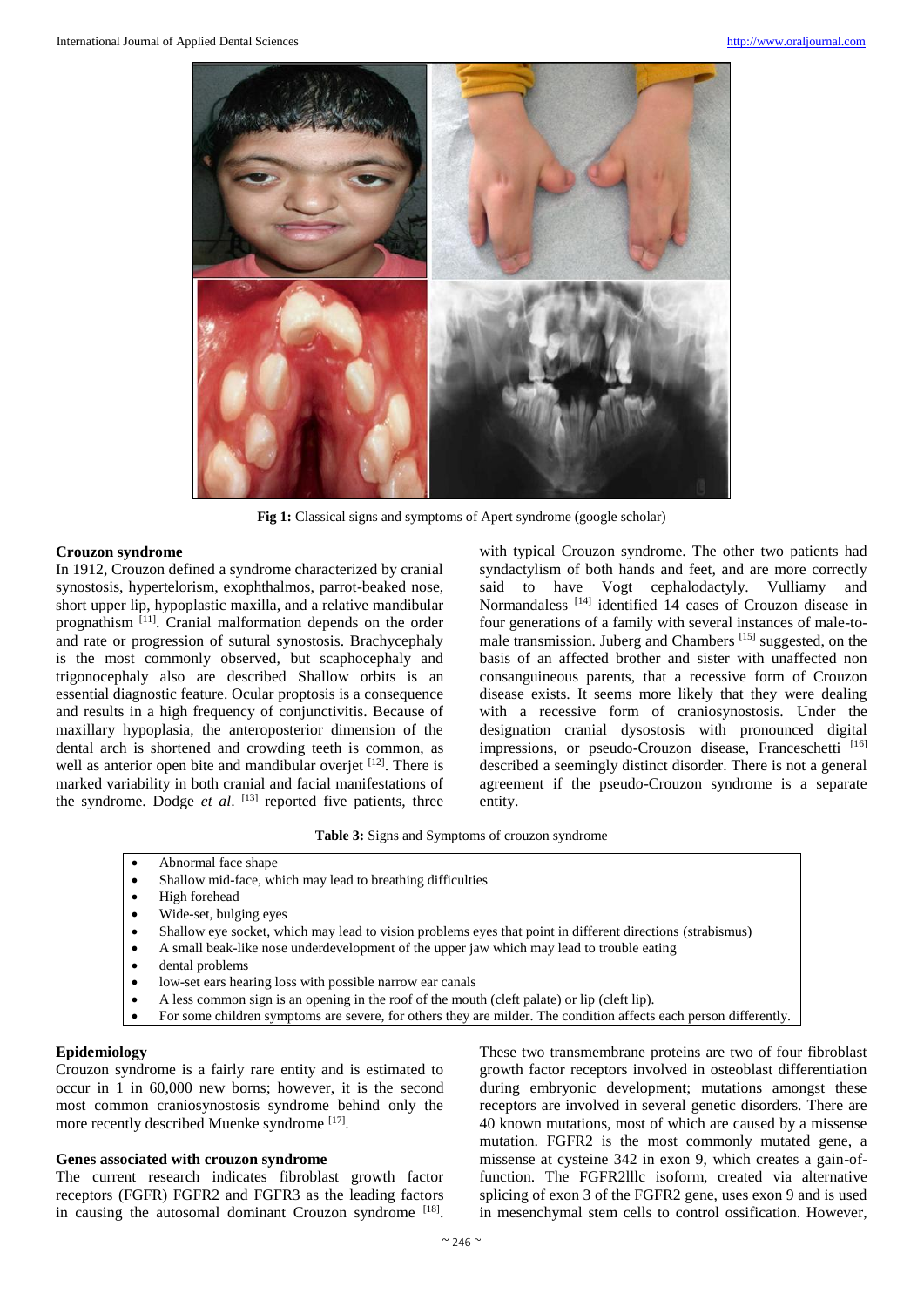International Journal of Applied Dental Sciences [http://www.oraljournal.com](http://www.oraljournal.com/)

the mutation constitutively activates the transmembrane protein via a disulfide bond formed incorrectly due to the loss of cysteine 342. FGFR3 is expressed more in the frontal bones during embryonic development, guiding cranial bone development. A point mutation causes constitutive activation of tyrosine in the activation loop, located in the cytosolic region of the protein, leading to accelerated differentiation of frontal osteoblasts, resulting in premature fusion of frontal cranial bones.

### **Dental management**

Treatment objectives for the dental management of

patients with craniofacial dysostosis include improving oral hygiene and periodontal status, maintaining or restoring the health of the dentition, and alleviating dental crowding. All are important elements in preparing for surgical orthodontics.

 Oral hygiene and periodontal status Children with craniofacial synostosis typically are evaluated by a team in the first few months of life and followed closely during the early years. At that time oral health preventive practices can be established and reinforced by multiple team member



**Fig 2:** (a) Frontal view showing concave profile, ocular proptosis and hypertelorism.(b) Lateral profile showing maxillary deficiency with relative mandibular prognathism, (c) Intraoral photograph showing a negative overjet in the anterior region, (d) Photograph showing high arched palate with lateral palatal swellings, (e) Orthopantomograph showing impacted 17, 13, 23, and 27 (case details from google scholar)

- In pre dentate patients, using a cloth to wipe the gingival tissues can help introduce routines that become critically important when the dentition is present. As teeth emerge, the transition to tooth brushing becomes necessary
- Delay in tooth emergence among patients with craniofacial dysostosis has been observed. Kaloust *et al*. [19] reported that patients with Apert syndrome have a mean delay of 0.96 years (range,  $0.5 - 2.9$  years), with a trend of increasing delay with increasing age. Kreiborg and Cohen <sup>[20]</sup> reported similar findings of dental delays more than than 1 and 2 years for the primary and permanent dentition, respectively. The crowded dentition reduces the ability to maintain good oral hygiene, as evidenced by greater dental plaque and gingivitis among patients with craniofacial dysostosis<sup>[21]</sup>.
- Retention of food is common for patients with npronounced palatal bulbous swelling that produces a pseudocleft appearance.
- In patients with Apert syndrome, limited dexterity because of syndactyly of the fingers inhibits adequate hygiene practices [22]. Supervised oral hygiene practices and dental aids for these patients, including floss holders and electric toothbrushes, can help address the increased dental plaque and gingivitis.
- Localized anterior inflammation of the gingiva also can result from mouth breathing related to growth disturbance of the midface.
- Lip incompetence and trapezoidal mouth shape can exacerbate this condition further. Clinical practice

suggests that placement of petroleum jelly on the gingiva can ameliorate the dryness that causes inflammation secondary to mouth breathing.

- Poor oral hygiene is a risk factor for dental caries  $[23]$ . Findings are limited and equivocal, however, as they relate to the incidence of disease in patients with craniosynostosis.
- For children who experience dental caries or require recontouring of existing shovel-shaped teeth for functional, developmental, and esthetic reasons, it is important to consider the risks or benefits of treatment options.
- Childrens who are unable to cooperate in a dental chair or in whom treatment needs are too complex or involve multiple quadrants, sedation and general anesthesia in an operating room setting are reasonable treatment options [24]. One specific consideration when planning treatment under general anesthesia that requires placement of an endotracheal tube is the potential presence of cervical spine anomalies in a subgroup of these patients, because intraoperative airway management and intubation may be compromised.
- The presence of these anomalies and the relatively high incidence of a compromised upper/ nasal airway must be incorporated into the decision making process, and it frequently means that sedation in a nonsurgical dental office setting is not a favourable option. When the management of dental treatment requires the use of general anesthesia, the opportunity to coordinate multiple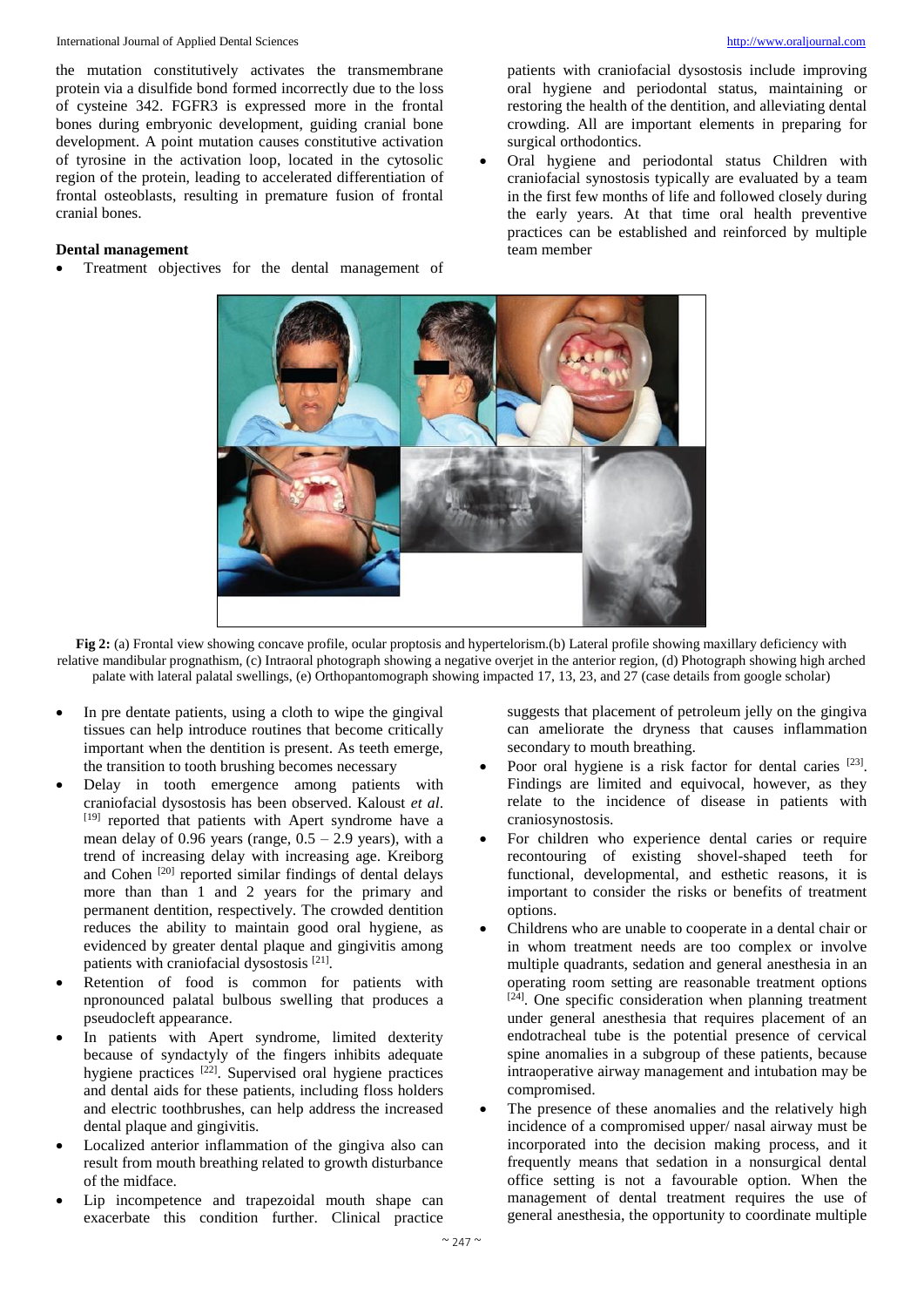procedures and subspecialties should be assessed.

- Other dental anomalies found as part of the craniofacial dysostosis syndromes include enamel defects and supernumerary teeth. The cause of disturbance to the tooth structure is complex and often developmental in origin.
- Iatrogenic causes should be minimized when at all possible, however. For example, distraction osteogenesis can be a successful treatment option for craniofacial abnormalities. The technique can be associated with long-term dental sequelae, including damage to developing teeth or the genesis of dentigerous cysts secondary to placement of pins in unerupted tooth follicle spaces<sup>[25]</sup>.
- To minimize effects on teeth and peridontium, careful planning using tomograms, radiographs, and three dimensional imaging techniques is necessary. The use of periapical radiographs can provide valuable information to assess the presence, absence, or quality of individual crown and root development.
- Dental crowding is common in children affected with craniofacial dysostosis syndromes (Fig. 3). Regardless of the variation in crowding found in this population, comprehensive orthodontic intervention is required to maximize optimal alignment and esthetic result of the dentition.

## **Orthodontic management in coordination with surgical treatment**

- Orthodontic treatment by itself cannot achieve a satisfactory esthetic result for the craniofacial dysmorphology produced by Apert and Crouzon syndrome.
- Coordinating orthodontic treatment with surgical management of the dysmorphology is an integral component of the comprehensive management of these problems.
- The general guideline for contemporary orthognathic surgery treatment is that every patient requires a variable period of orthodontic preparation for surgery (presurgical orthodontics) and a relatively constant period of postsurgical orthodontic treatment.
- Before the initiation of orthodontic treatment, control of systemic disease, periodontal treatment (at least to the extent of bringing periodontal disease under control), and restoration of carious lesions are required. The orthodontic management of patients with Crouzon and Apert syndromes in preparation for surgery can be divided into two stages:
- a) Orthodontic treatment during childhood
- b) Orthodontic treatment during adolescence.
- Depending on the facial alteration associated with Crouzon and Apert syndromes, surgical correction of the anomaly can have up to three sequences of reconstruction in three age groups:
- a) Release of the craniosynostosis (usually bilateral coronal) for initial decompression and reshaping of the cranial vault during infancy,
- b) Correction of the total midface deficiency during childhood, and
- c) Definitive orthognathic procedures to finalize the position of the lower face and occlusion.
- Orthodontic preparation is performed in combination with surgical correction in childhood and in the late teens. During childhood, surgical treatment often involves midface advancement at the Le Fort III level, and coordinated orthodontic treatment is needed to correct the characteristic dental problems and allow the placement of an acrylic occlusal splint to stabilize the monobloc segment at the time of the surgery.
- Orthognathic treatment during adolescence almost always involves maxillary advancement at the Le Fort I level. At that stage, more extensive, comprehensive orthodontic treatment is recommended to finalize the position of the teeth and facilitate correct placement of the jaws at surgery.

### **Orthodontic treatment during childhood**

- Orthodontic treatment at this phase is performed during the mixed dentition. Common dental presentations for patients with Crouzon and Apert syndromes in this stage of development include ectopic eruption, crowding, posterior crossbite, and delayed tooth emergence.
- Comprehensive care by a pediatric dentist and an orthodontist during childhood (ranging from ages  $5 - 8$ ) years) provides an opportunity to evaluate patients during the early mixed dentition and identify patients for whom treatment is required regardless of whether surgical intervention is planned. Ectopic eruption of permanent first molars occurs in 50% of patients with Apert syndrome and 40% of patients with Crouzon syndrome.
- This is nearly 20 times more prevalent than in the general population and occurs twice as often as in patients with cleft lip and palate. This eruption pattern may result in resorption of the distal root of the adjacent primary tooth and often creates space loss that further exacerbates the already severe dental crowding (Fig. 3A, B).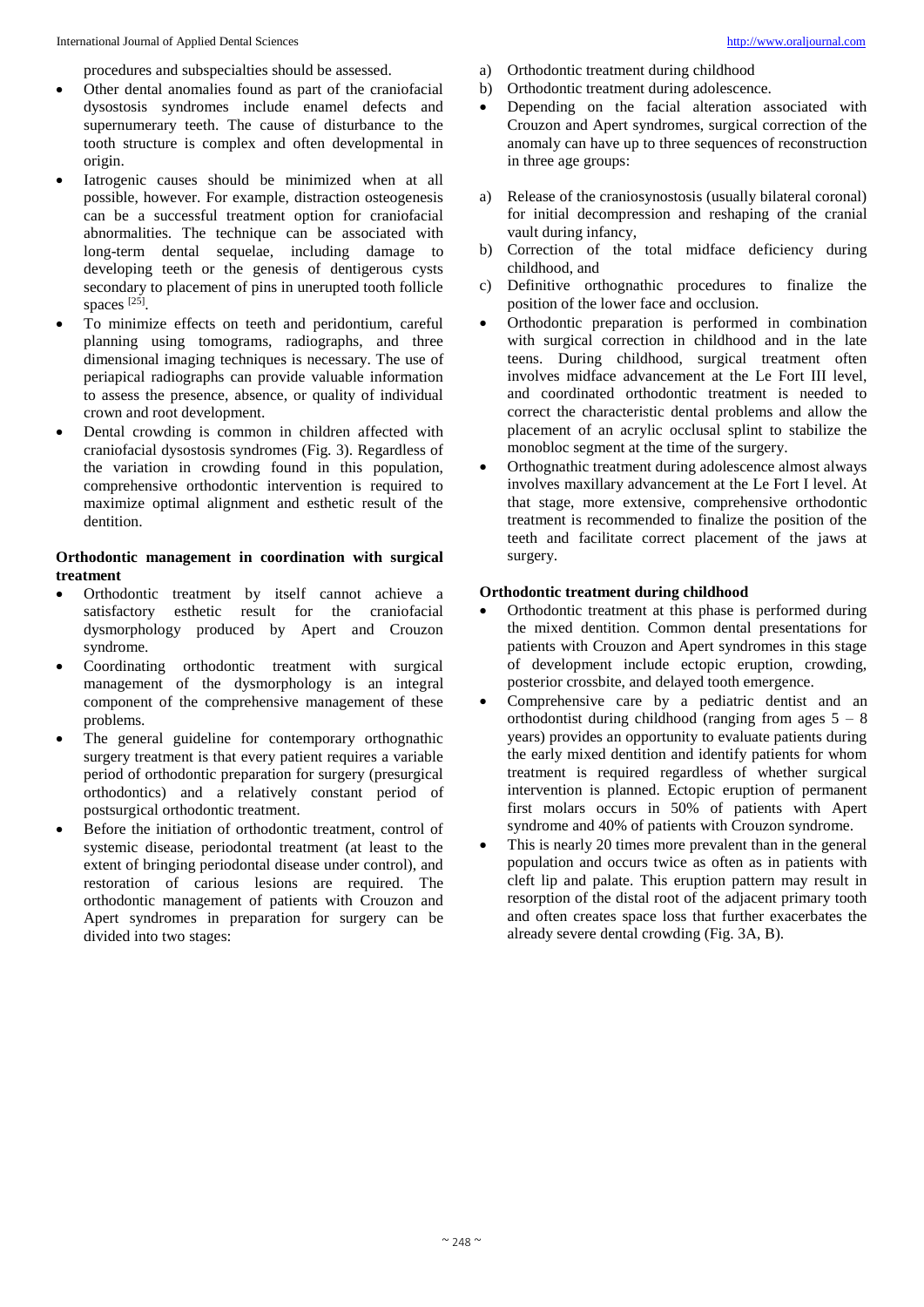

**Fig 3:** Dental crowding in a patient with Apert syndrome. (A) Occlusion before any orthodontic intervention. (B) View of maxillary arch with extensive crowding, which has resulted in inadequate space for eruption of the maxillary canines. Also note the bulbous contour of the posterior maxilla. (C) Panoramic radiograph reveals superiorly positioned impacted maxillary canines. (D and E) Occlusal and maxillary arch views during presurgical orthodontic treatment in preparation for orthognathic surgery. In this patient's case, treatment consisted of extraction of permanent canines, orthodontic alignment, and removal of dental compensations before surgical correction.

- The cause of this pattern of tooth emergence includes a discrepancy between the needed space to accommodate the maxillary teeth and the affected hypoplastic maxilla and an abnormal angulation of the permanent molars during eruption.
- In non-syndromic patients, few ectopically positioned permanent molars require treatment, because most (66%) eventually self-correct. No definitive data yet exist on the prevalence of self-correction in patients with Apert and Crouzon syndromes; however, it seems likely that the prevalence may be more similar to that seen in the patients with clefts in which only 20% will self-correct
- For ectopic molars that do not self-correct, intervention is frequently required. Considering the common crowding present in these patients that translates to the potential

need for extractions of permanent teeth in the maxilla (usually advocated in class III patients being prepared for surgery), however, space regaining is not performed.

- The second primary molar is extracted, which allows the first permanent molar to erupt mesially. The space loss is expressed during the eruption of the subsequent permanent teeth and is resolved definitively with subsequent premolar extraction.
- In patients with Apert syndrome, the second permanent premolars usually erupt palatally, and the permanent canines erupt more toward the facial aspect of the alveolus. In some cases, there is a risk of maxillary canine impaction, which reflects the severe lack of space (Fig. 3).



**Fig 4:** The same patient seen after initial phase of orthodontic treatment. (A, B, C) Patient with Crouzon syndrome after preparation for early midface advancement, with fixed orthodontic appliances, full size wires, and surgical lugs in place. (D) The surgical models show the acrylic splint for use at surgery fabricated in the desired advancement position. (E and F) Cephalometric radiographs before and after monobloc midface advancement. (Photographs courtesy of Dr. Ramon L. Ruiz, DMD, MD, Chapel Hill, NC [27]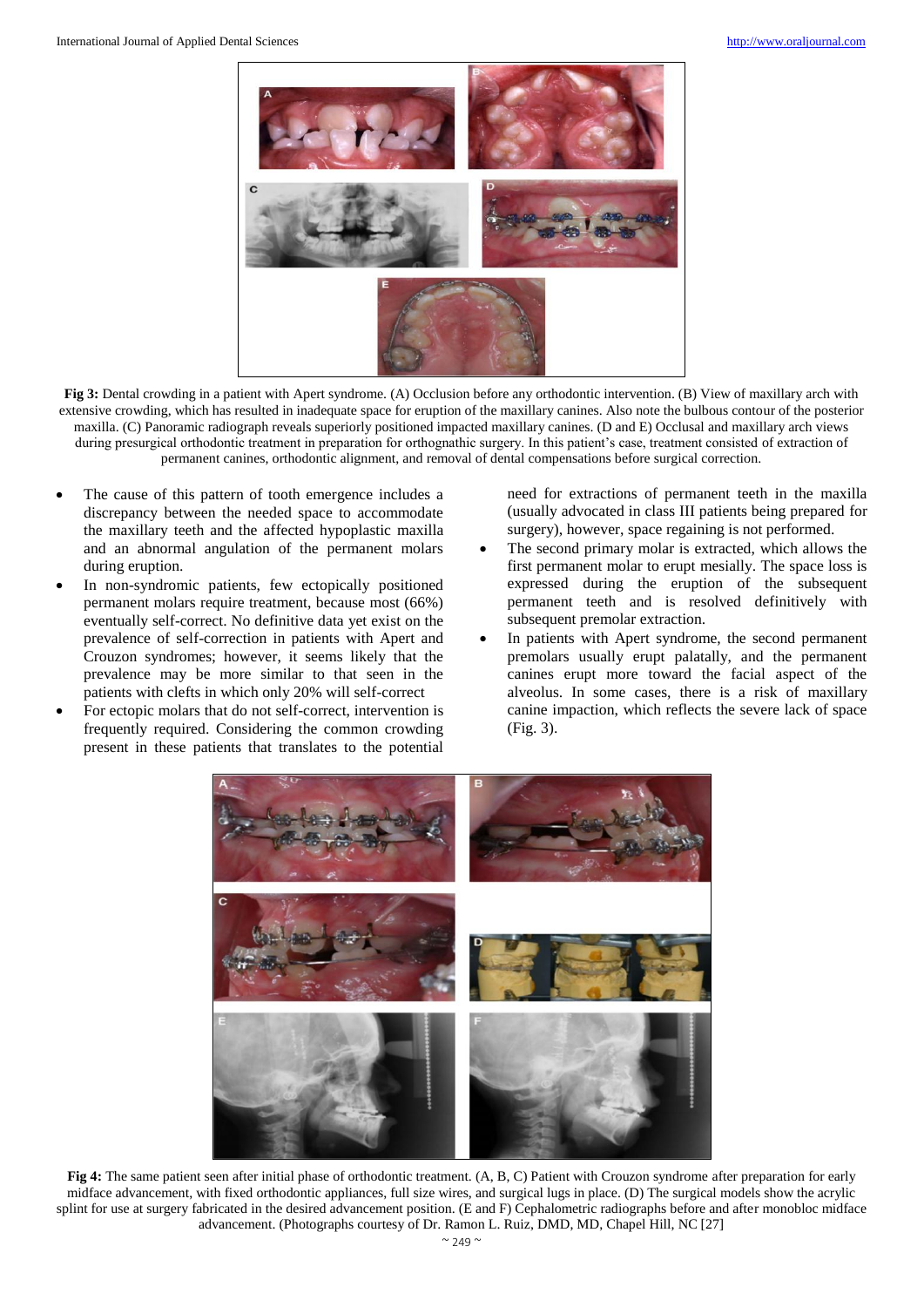- Early extraction of primary canines can help to control this problem and is another modality for relieving transient crowding in the mixed dentition. During the eruption of the permanent laterals, it is common to see a primary canine lost prematurely because of the eruption of the permanent lateral tooth (Fig. 4).
- The contralateral canine may be extracted to maintain a normal dental midline while allowing eruption of the permanent laterals. When mandibular primary canines are extracted, a lingual arch to maintain space usually is indicated (Fig. 4).
- This appliance prevents anterior movement of the posterior teeth and lingual tipping of the mandibular incisors while maintaining space to facilitate nonextraction treatment of the lower arch <sup>[26]</sup>. A nonextraction approach in the mandibular arch in combination with the commonly needed extractions in the maxillary arch increases reverse overjet temporarily, but usually this procedure is necessary in preparation for later orthognathic surgery.
- Unilateral or bilateral posterior crossbite is evident in two thirds of patients with Crouzon or Apert syndrome. Before orthodontic expansion, it is important to consider that posterior crossbites present in these patients are caused by a constricted and retropositioned maxilla. Repositioning the study casts in an anteroposterior position, which simulates planned surgical movement, can be performed to evaluate the severity of the true transverse problem. If a crossbite still is present, palatal expansion is warranted.
- For patients with Apert syndrome, the type of maxillary expander depends on the severity of the palatal swelling. A lingual arch rather than a jackscrew appliance may be necessary. For patients older than 12 years, in whom palatal expansion is more difficult to achieve because of the suture closure in the palate, orthodontic expansion is limited to 2 to 3 mm per side  $(4 - 5$  mm total); that is, not more than a half-cusp crossbite correction.
- If orthodontic dental expansion is not sufficient, segmental surgery at the Le Fort I level becomes part of the future surgical movements to correct the transverse discrepancy in this phase, the use of fixed orthodontic appliances is indicated when alignment of the anterior permanent teeth is desired or when help is required to hold the acrylic surgical splint in place during surgery for midface advancement, which may be performed during middle to late childhood  $(6 - 10 \text{ years})$ .
- To achieve the desired result, whenever possible, bands are placed on the first permanent molars and brackets are bonded to the incisors for alignment (2 X 4 appliance) (Fig. 5). Particular attention must be paid to bracket positions for the maxillary laterals to avoid distal root tipping toward the unerupted permanent canines. Because the degree of horizontal deficiency at the orbits rarely is uniform, the surgical goal at this stage is to normalize the fronto-orbital relationship, not necessarily to achieve a positive overbite and overjet at the incisor teeth.
- At the time of the midface advancement, the maxilla can be advanced into a near ideal anteroposterior relationship with the mandible. But the specific surgical movements are made primarily with the position of the orbits—not the occlusion—in mind. Waiting until the permanent maxillary first molars have erupted and the first premolars and canines have dropped from a high position in the maxilla decreases the chance of damaging these

teeth during the total midface osteotomy.

- Extraction of the maxillary primary canines and first primary molars allows the permanent maxillary premolars to accelerate their eruption at the same time the canines come down from the high position [26]. In preparation for surgery, full-dimension rectangular arch wires are placed, at least 21 X 25 in a 22-slot appliance and 17 X25 in an 18-slot appliance. Lugs are soldered to the full dimension arch wires (Fig. 5) to be used to attach a surgical splint when used at the time of surgery.
- Orthodontic treatment time in preparation for surgery (eg, transcranial or subcranial Le Fort III osteotomy) to address the total midface deficiency in childhood ranges from 6 to 9 months. It is important to recognize that it is not possible to finalize the occlusion with this early operation. It is predictable that these patients will have continued normal mandibular growth combined with deficient maxillary development.
- A Le Fort I osteotomy is planned for a later time to correct the malocclusion and finalize the position of the lower face and occlusion (see later discussion). When a first phase of orthodontic treatment is completed during childhood (with or without early surgery), a removable retainer may be considered to maintain the dental alignment achieved and prevent dental relapse.
- Patients are then monitored for growth and eruption of the remaining permanent teeth to initiate the presurgical orthodontic stage in preparation for the orthognathic surgery.

## **Orthodontic treatment during adolescence in preparation for orthognathic surgery**

- For patients with Crouzon or Apert syndrome, surgical treatment in adolescence almost always involves a Le Fort I osteotomy to allow for horizontal advancement, transverse widening, and vertical lengthening. Often this is combined with a genioplasty to further correct lower face deformity and occlusion.
- Bilateral split mandibular osteotomies may be required to normalize the lower face in relation to the rest of the face.
- Computer predictions are available to visualize planned orthodontic and surgical movements. They are particularly valuable as a treatment planning tool and to communicate with patients on anticipated surgical movements (Fig. 6).
- The presurgical orthodontic stage is initiated when all the permanent teeth are present and at the time of early skeletal maturity (approximately  $13 - 15$  years in girls and  $15 - 17$  years in boys).
- Presurgical orthodontics, the treatment performed in preparation for orthognathic surgery, must include removal of dental compensation for skeletal deformity that would limit the surgical correction. Patients with Crouzon and Apert syndromes commonly present with class III dental compensation: upright lower incisors that are crowded because they have tipped lingually during growth and upper incisors that are protrusive and crowded.
- Orthodontic preparation for surgery is just opposite to what would be performed in nonsurgical orthodontic treatment; the lower incisors are advanced and the upper incisors retracted, which increases the reverse overjet. The goal is to fit the upper and lower teeth to their own jaw without worrying about dental occlusion.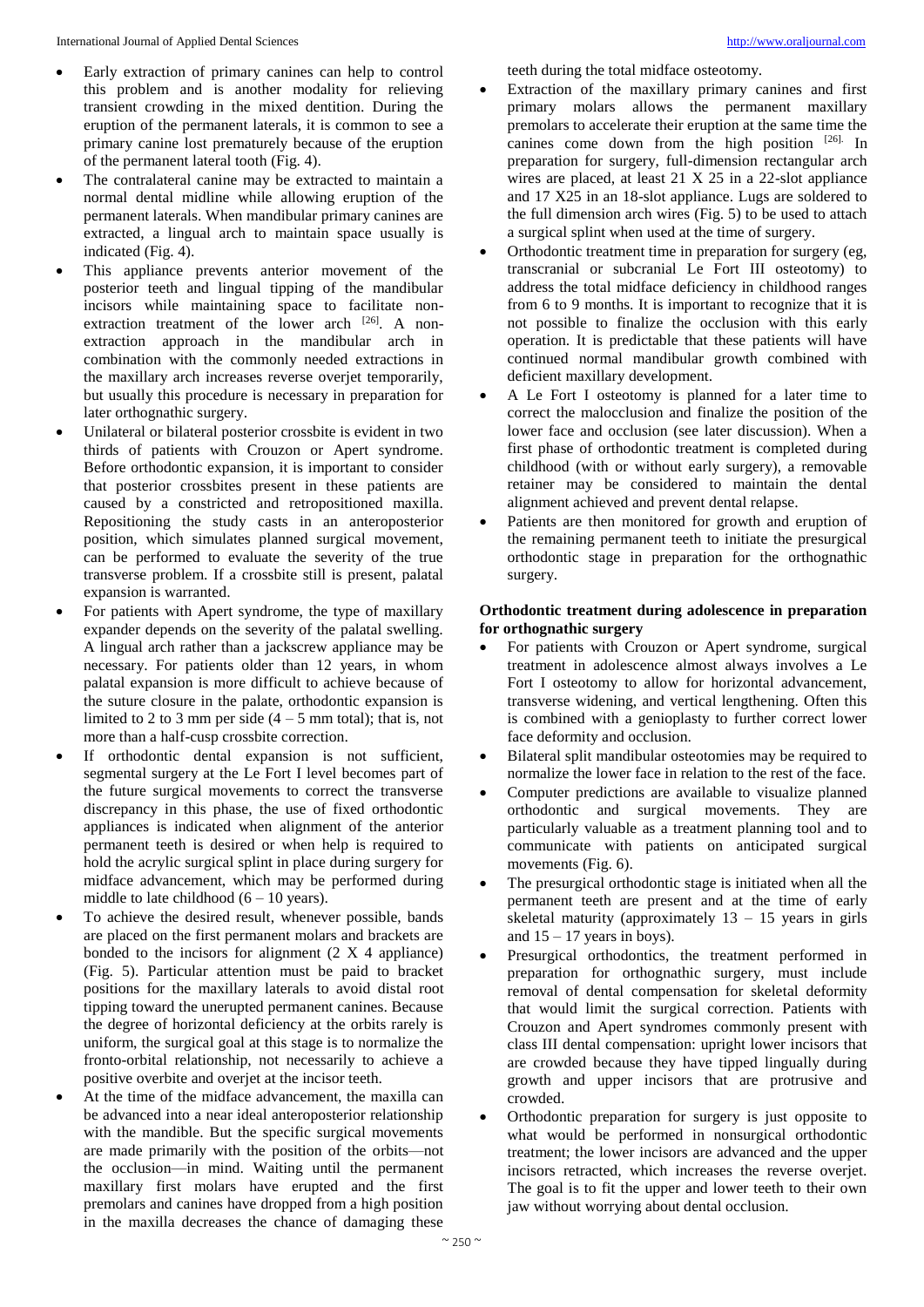- Patients are informed about the presurgical orthodontics will worsen the occlusion temporarily.
- Directly bonded stainless steel or titanium twin brackets and banded molars are used commonly and are compatible with surgical orthodontics Extractions in the maxillary arch are frequently contemplated to relieve severe crowding and increase the surgical advancement of the maxilla. In cases in which the permanent canines are severely impacted, extracting these teeth instead of first premolars can shorten considerably the presurgical orthodontic time
- A typical arch wire sequence for these cases is
- 1. Superelastic/Heat activated Niti round wires,
- 2. Stainless steel round wires,
- 3. Rectangular elastic, and
- 4. Rectangular stainless steel wires.
- The final step in presurgical orthodontics is to achieve arch compatibility so that the teeth fit together after surgery. Judging a patient's arch compatibility before surgery is not possible from clinical examination and requires repositioning study casts.
- Diagnostic dental casts are placed in the expected postsurgical position, and the occlusion is evaluated for interferences from lingual cusps in the molar area caused by lack of torque control, elongation of second maxillary molars, and incompatible canine widths.
- Properly preparing the dentition before surgery saves time long-term because it avoids months of additional postoperative orthodontic detailing and a compromised result. At the conclusion of presurgical orthodontics, the patient should be in full-dimension rectangular arch wires; that is, at least 21 X 25 in a 22-slot appliance and 17 X 25 in an 18-slot appliance. These arch wires help establish arch compatibility and torque and are used for stabilization at surgery.
- Soldered brass spurs on the arch wire are the preferred attachment for use with temporary, intraoperative maxillomandibular fixation, particularly when multiple dentoalveolar segments will be created.
- Records taken for the final surgical planning should include at least panoramic and lateral cephalometric radiographs, dental casts, and facial and intraoral photographs. In cases in which significant asymmetry is evident, a posteroanterior cephalometric radiograph is required.
- The panoramic radiograph is used to verify that root positions will not interfere with any planned osteotomy cuts. Four to 5 mm of root separation is recommended to surgically excise between them without undue risk and to assess any developing pathologic changes.
- The cephalometric radiograph is necessary so that cephalometric and computer image predictions can be repeated in preparation for model surgery.
- Dental casts are used to model the surgery, and they require the use of facebow transfer to replicate a patient's craniofacial relationships. Cast mounting is necessary in Le Fort I osteotomy cases and if the mandibular arch will be segmented or interrupted.
- Predictions, model surgery, and splint construction are completed so that both the orthodontist and the surgeon are satisfied with the position of the teeth and jaws as predicted by the tracings and model surgery. The use of an occlusal surgical splint provides positive indexing

between the teeth in the operating room, which allows surgery to occur before orthodontic detailing of the occlusion is complete and ensures greater precision in the jaw placement.

- The surgical splint is used to control occlusal relationships during surgical maxillo-mandibular fixation while rigid internal fixation is being placed during the final stages of the operation.
- Postsurgical orthodontics begins after a healing phase, during which clinical stability of the segments is reached. With rigid fixation, it usually is possible to start the postsurgical orthodontics approximately 3 to 6 weeks after surgery. At that time, the splint and stabilizing arch wires are removed, the orthodontist makes any necessary repairs to the appliances, and working orthodontic arch wires are placed. The process of settling the teeth into the final occlusion is initiated. The arch wires used at this stage allow the necessary elongation and faciolingual tipping of teeth in at least one arch (usually the lower) as interdigitation of the teeth develops [28].
- The patient uses light vertical elastics along the posterior segments. The same may be done for anterior segments if an open bite is present, as may be seen in patients with Crouzon and Apert syndromes. Initially, these elastics should be worn all the time, even when eating, and removed only for oral hygiene activities.
- The elastics serve two purposes. First, they help bring the teeth into a solid occlusion, reinforcing the settling produced by the arch wires. Second, they prevent any tendency to shift into a relationship that is different from centric relation. When the desired occlusion is obtained, an additional 4 to 6 weeks of part-time elastics use is recommended to prevent relapse or shifts in the occlusion.
- The patient usually is ready for appliance removal and retainers within 6 months after returning from the surgeon's care, depending on the amount of orthodontic detailing of the occlusion needed.

## **Conclusion**

Patients with Crouzon and Apert syndromes exhibit particular orofacial features in combination with the craniofacial skeletal discrepancy that requires reconstructive surgical maneuvers at various stages of development. To maximize positive surgical outcomes and patient satisfaction, an interdisciplinary approach that includes pediatric dentistry and orthodontics within a developmental context is needed. Routine dental care is provided in conjunction with ongoing surgical and orthodontic treatment during all phases of the reconstructive process. The goal of orthodontic treatment in the mixed dentition is to resolve issues related to the aberrant eruption of the permanent teeth and favorably influence the occlusion when early midface advancement is planned. Orthodontics during adolescence always is needed to prepare these patients for orthognathic surgery. This usually involves extraction orthodontics within the maxillary arch. Postsurgical orthodontic management is an important component of the definitive occlusal correction after orthognathic surgical procedures.

#### **References**

- 1. Apert E. De l' acrocephalosyndactylie. Bull Mem Soc Med Hop (Paris). 1906; 23:1310-1330.
- 2. Crouzon LEO. Dysostose cranio-faciale héréditaire. Bulletin de la Société des Médecins des Hôpitaux de